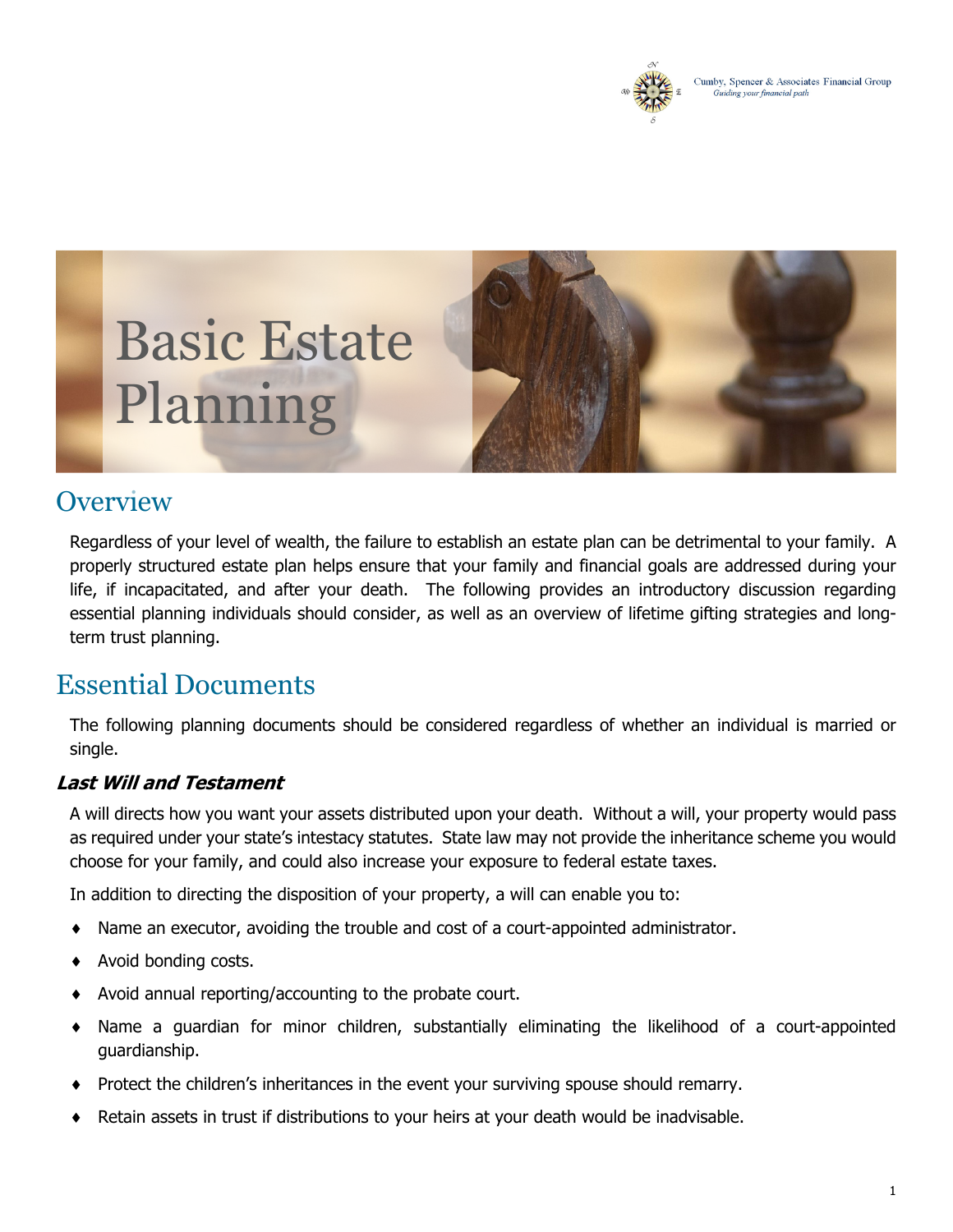For high net worth married couples, a will, if structured properly, also can help assure federal estate tax benefits are preserved for the couple's estates. Estate tax-efficient wills allow a married couple to take full advantage of the unlimited marital deduction and the federal estate tax exemption (\$11.18 million per individual in 2018, as indexed for inflation) of both spouses. Allocation of the first-to-die spouse's exemption amount to a trust may reduce estate tax for the couple's combined estate, provide asset protection and allow control and management by a trustee, while still benefitting the surviving spouse and children.

For couples with more modest estates, estate tax-efficient wills may not be as advantageous from a total federal tax perspective as an "all-to-spouse" will, taking into consideration the unlimited marital deduction, the potential portability of a deceased spouse's unused "applicable exclusion amount" (as discussed below), and the opportunity to have appreciated assets receive a step-up in tax basis at both spouses' deaths (which could help reduce the heirs' capital gains tax exposure).

#### *Revocable Living Trust*

A revocable living trust (RLT) is an arrangement by which a person (the grantor) transfers ownership of property into a trust during one's lifetime. An RLT can be used as a substitute for a will in many respects by providing for the distribution of assets upon the grantor's death. Unlike a will, a revocable living trust can be established to govern the distribution and use of the trust assets during the grantor's lifetime, which can make it a useful planning tool in the event the grantor becomes incapacitated. In essence, the trust is like a rulebook (which can be modified or revoked by the grantor during lifetime) for how the grantor's assets are to be handled while alive and after death.

Establishing an RLT may provide the following benefits:

- ♦ **Avoidance of Probate.** Probate is the legal process for transferring property upon death. Assets owned in an RLT do not pass through the probate process, potentially enabling a faster and less costly method for transferring assets upon death than by a will, which would require probate and sometimes court supervision. An RLT also can be especially useful in avoiding multiple probate proceedings when an individual owns real estate or other property in multiple states.
- ♦ **Privacy Preservation.** At an individual's death, when assets are passed to the heirs through probate under a will, probate may expose details of an estate to the public through public probate court filings. In contrast, trusts allow the transfer of assets to remain private within the constraints of the trust document.
- ♦ **Segregation of Assets.** An RLT may be useful for married couples with substantial separate property acquired prior to the marriage. In community property states, the trust can help segregate those assets from their community property assets.
- ♦ **Estate Tax Minimization.** An RLT does nothing to save estate or income taxes during life, but provisions can be included in the trust, as with estate tax-efficient wills, to take advantage of estate tax exemption amounts at death.

#### *Durable General Power of Attorney*

A power of attorney is a document that allows a person (known as the "Principal") to appoint another person or organization to handle affairs while the Principal is unavailable or unable to do so. The person or organization the Principal appoints is referred to as an "Attorney-in-Fact" or "Agent."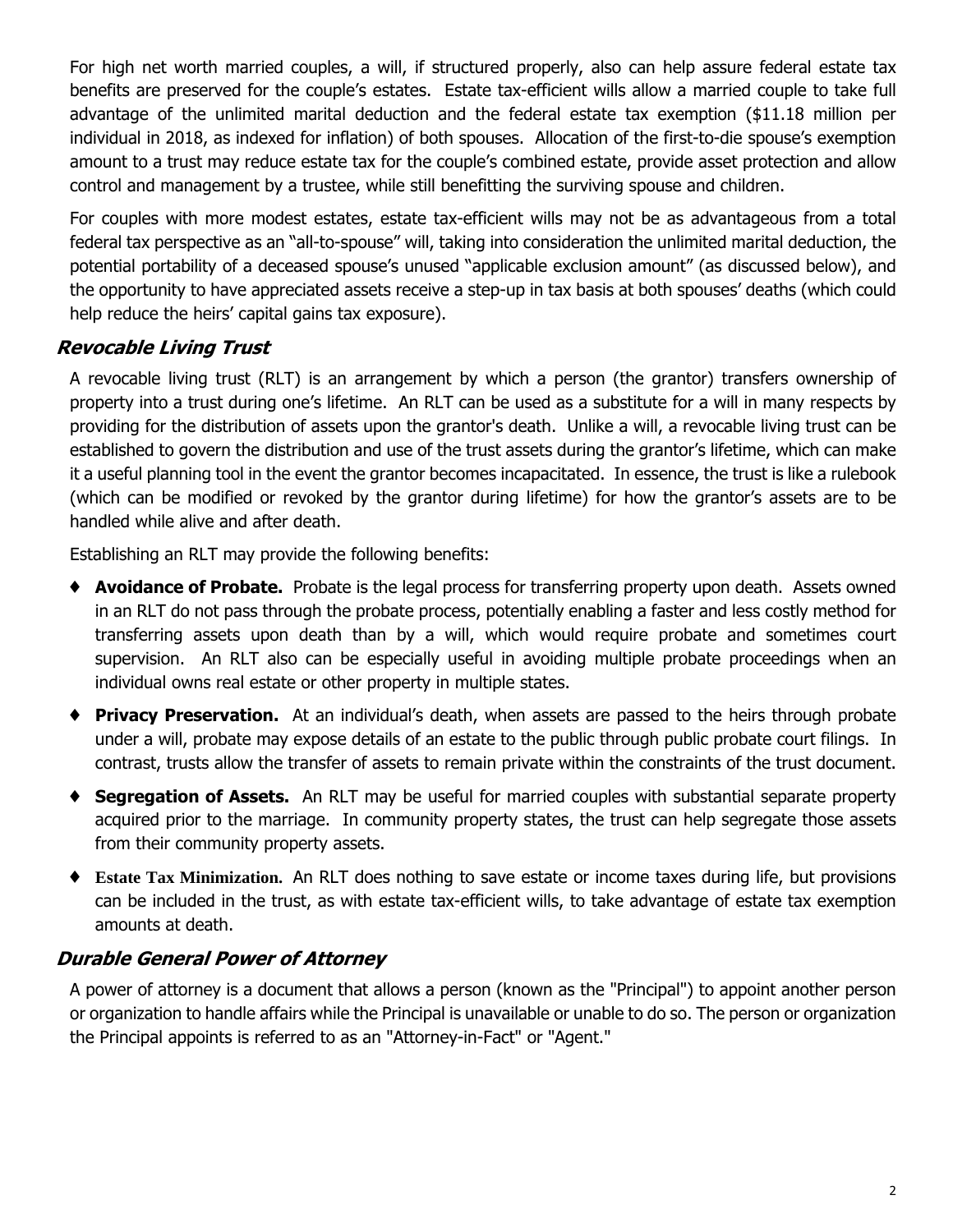A general power of attorney can grant the agent limited or broad powers as specified in the document to manage the principal's financial affairs and property. Some of the powers that may be granted include:

- ♦ Handling banking transactions and transactions involving U.S. securities.
- ♦ Entering safety deposit boxes.
- ♦ Buying and selling property.
- ♦ Purchasing life insurance.
- ♦ Settling claims.
- ♦ Entering into contracts.
- ♦ Buying, managing or selling real estate.
- ♦ Filing tax returns.
- ♦ Handling matters related to government benefits.
- ♦ Maintaining and operating business interests.
- ♦ Making gifts and consenting to splitting gifts made by the principal's spouse.
- ♦ Making transfers to RLTs.

#### *Health Care Power of Attorney*

A Health Care Power of Attorney allows the principal to designate an agent who will have the authority to make health care decisions on the principal's behalf in the event the principal is rendered unconscious, mentally incompetent or is otherwise unable to make such decisions.

A HIPAA (Health Insurance Portability and Accountability Act) Authorization also is advisable. It allows medical providers to release a person's protected medical information to another person. Individuals may include the HIPAA language in the Health Care Power of Attorney, or may use a freestanding document. If your state has a HIPAA Authorization form that has been published or approved by a state regulatory agency, consider using the approved form because medical professionals in your state will be more likely to recognize the form and release the information when requested.

#### *Living Will / Advance Directive*

A living will, also known as an advance directive, is a legal document that a person uses to make known one's wishes regarding life prolonging medical treatments. The person creating the living will (the declarant) indicates which treatments the declarant does or does not want applied in the event the declarant suffers from a terminal illness or is in a permanent vegetative state. A living will does not become effective unless the declarant is incapacitated. Until then the declarant will be able to direct one's own treatments.

## Estate Planning Strategies and Considerations

#### *Making Lifetime Gifts*

Many individuals and married couples make gifts to their children and other family members. Lifetime gifts may allow the person making the gift (the donor) to observe how the recipients (the donees) will handle the money. Accordingly, by making lifetime gifts the donor can help guide the donee on sound money and business management skills. Gifts also can help reduce a donor's taxable estate if desirable. However, making gifts in excess of the donor's lifetime gift tax exemption amount (\$11.18 million in 2018) may result in the imposition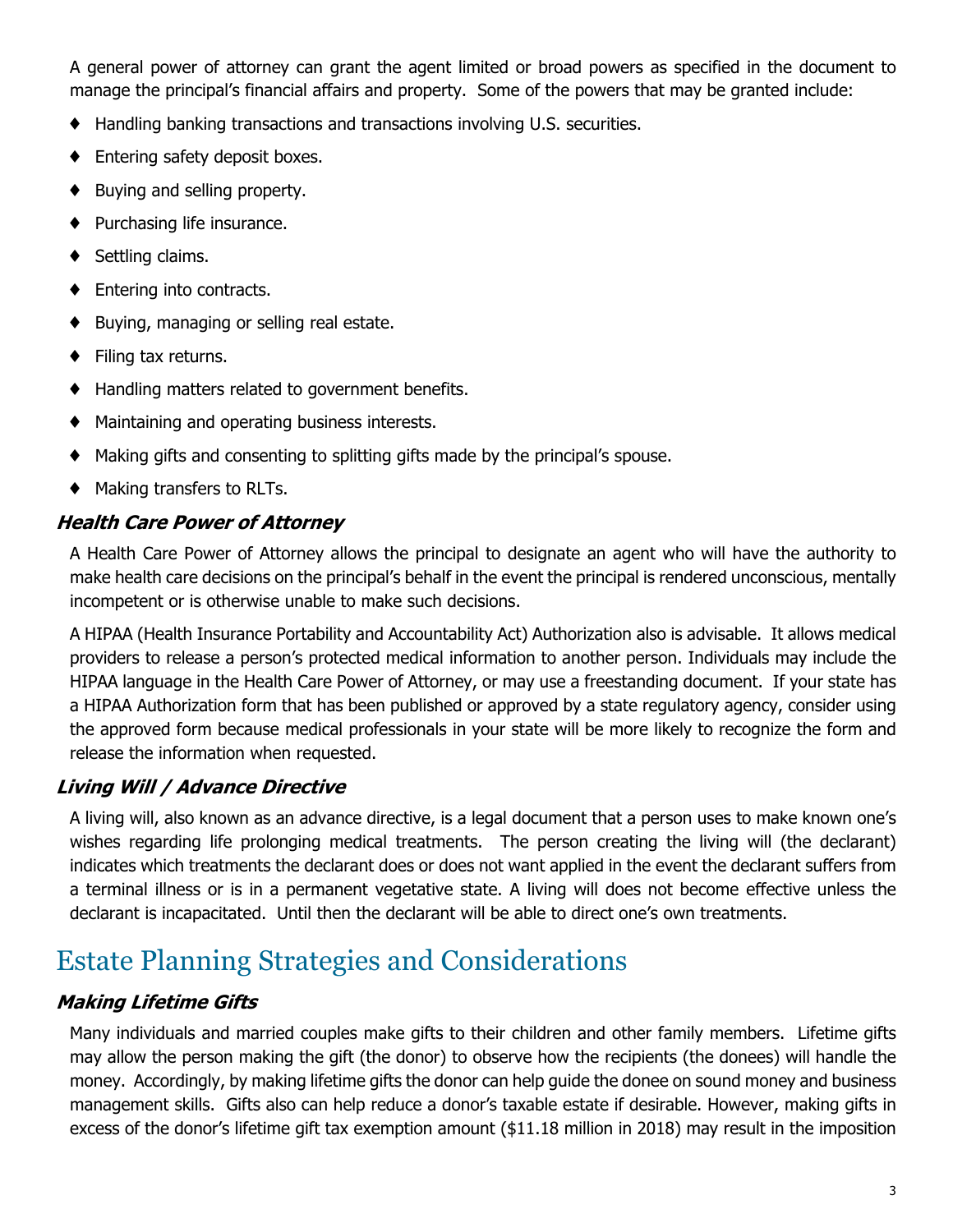of gift taxes. A gift tax is a federal tax on the transfer of property by one individual to another where the person making the gift receives nothing in return.1

**Annual gifts.** Each year, a donor can gift up to a specified amount (\$15,000 in 2018) to each of an unlimited number of donees without triggering federal gift taxes by using what is commonly referred to as the "gift tax annual exclusion." The annual exclusion amount is indexed for inflation, but only adjusted in \$1,000 increments. Through "gift splitting," married couples can use their combined annual exclusions for a given donee even if only one spouse actually transfers property to that donee.

Only gifts of a "present interest" are eligible for the annual exclusion. Gifts of a "future interest" are ineligible. If a recipient receives a gift with no strings attached, the gift is of a present interest. If there are conditions on the gift or if there is a delay in the enjoyment of the gift, the gift is a future interest gift. A gift to a trust is a gift of a present interest only if:

(1) the beneficiary has the present right to trust income,

(2) the beneficiary has a right to withdraw the amount of the gift from the trust and is given timely written notice of such right; or

(3) the trust is for the exclusive benefit of a minor and meets certain requirements.

**Applicable Exclusion Amount.** Every U.S. citizen is permitted a "unified credit" that allows the individual to transfer a certain amount of assets free of federal transfer taxes during life or at death. If a donor makes gifts to a donee during any given taxable year that exceed the annual exclusion amount, the donor can reduce any potential gift tax by applying all or a portion of his or her unified credit. At death, the executor of the decedent's estate will reduce the amount of estate tax due by any unified credit not used during the decedent's life. The amount of assets the credit effectively exempts is referred to as the "applicable exclusion amount." The applicable exclusion amount for gift and estate tax purposes is \$11.18 million in 2018. The entire amount can be gifted during life, if desired.

**Medical and Educational Gifts.** Direct payment by an individual to a provider of qualified educational or medical expenses for the benefit of another individual does not constitute a taxable gift. The definition of educational expenses only includes tuition paid directly to the educational institution, not room and board, books, etc. As for medical expenses, IRS regulations describe exactly what types of expenses will be treated as qualified medical expenses.

# Outright Gifts and Bequests vs. Long-Term Trusts

Rather than making an outright gift (during life) or bequest (upon death), many individuals choose to place assets in long term trusts for the donee's benefit. Assets held in trust are distributed according to the trust terms. As long as the trust remains in effect, assets can generally be protected from creditors, litigation and divorce, as well as from mismanagement by the recipient. If incorporated into the terms of the trust, distributions can be structured to either encourage or discourage certain behavior. For example, the grantor of a trust could provide that distributions be made upon a beneficiary graduating from college or after holding a job for a certain number of years. A grantor also could require distributions be withheld in the event of a beneficiary's impending bankruptcy or for proven or suspected use of an abusive substance.

 $1$  Connecticut and Minnesota also impose a state-level gift tax in addition to the federal gift tax, with exemption amounts substantially less than the federal exemption amount.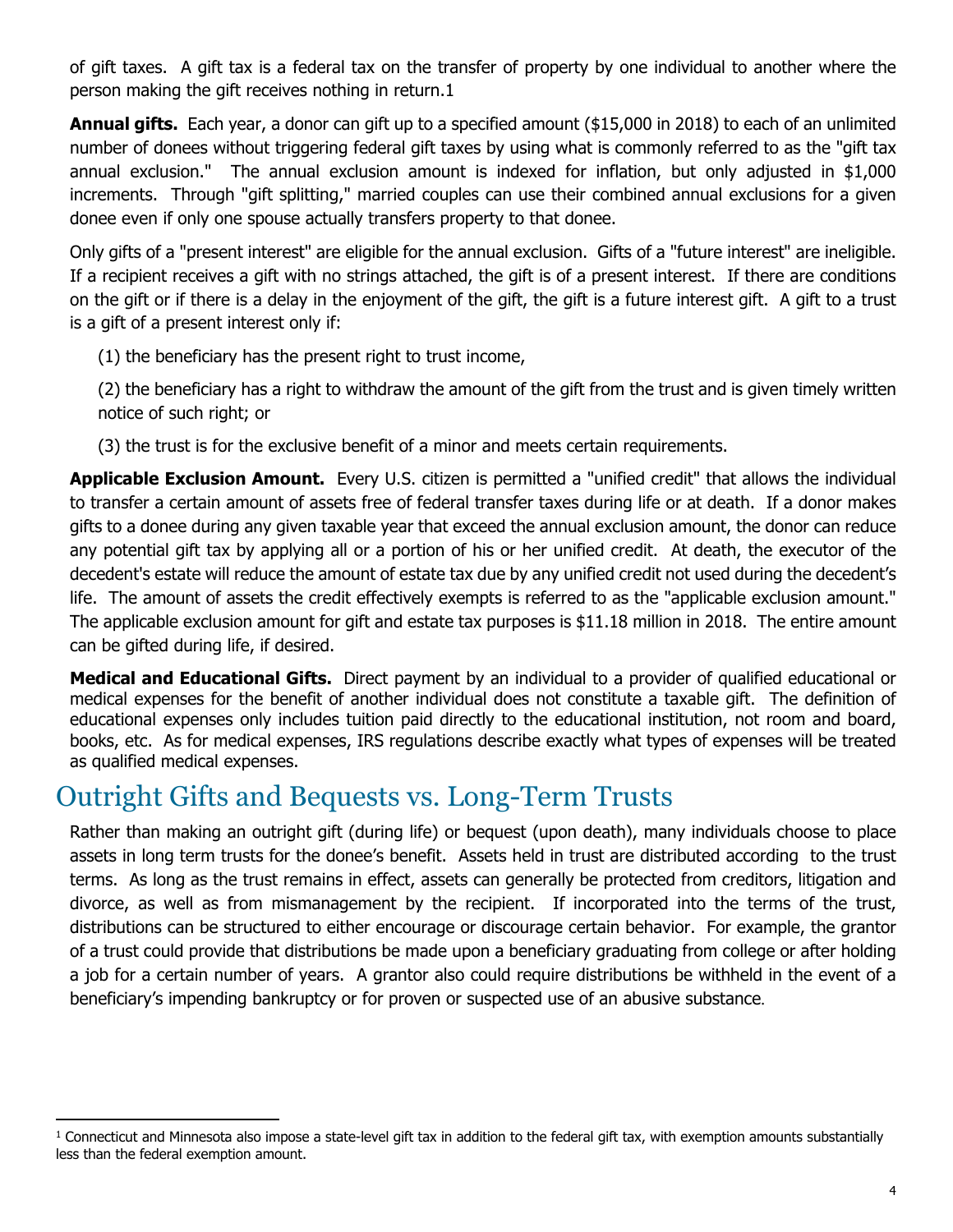♦ If desired, a beneficiary of a trust can serve as a trustee (or co-trustee) of that trust; however, if a beneficiary/trustee will be granted powers to make discretionary distributions of trust assets to oneself, such powers should be limited to an ascertainable standard, more specifically for their health, education, maintenance and support, to keep the trust's assets out of the beneficiary's taxable estate. From an asset protection standpoint, a trustee/beneficiary with rights to make discretionary distributions to one's self may expose the beneficiary's rights to claims of creditors. In contrast, if rights are granted to an independent third party trustee to make discretionary distributions to the trust beneficiaries, trust assets may be more effectively protected from the claims of the beneficiaries' creditors. Moreover, unlike a trustee/beneficiary, an independent trustee can be granted unlimited discretion to distribute assets to a beneficiary without causing the trust's assets to be includible in the beneficiary's taxable estate.